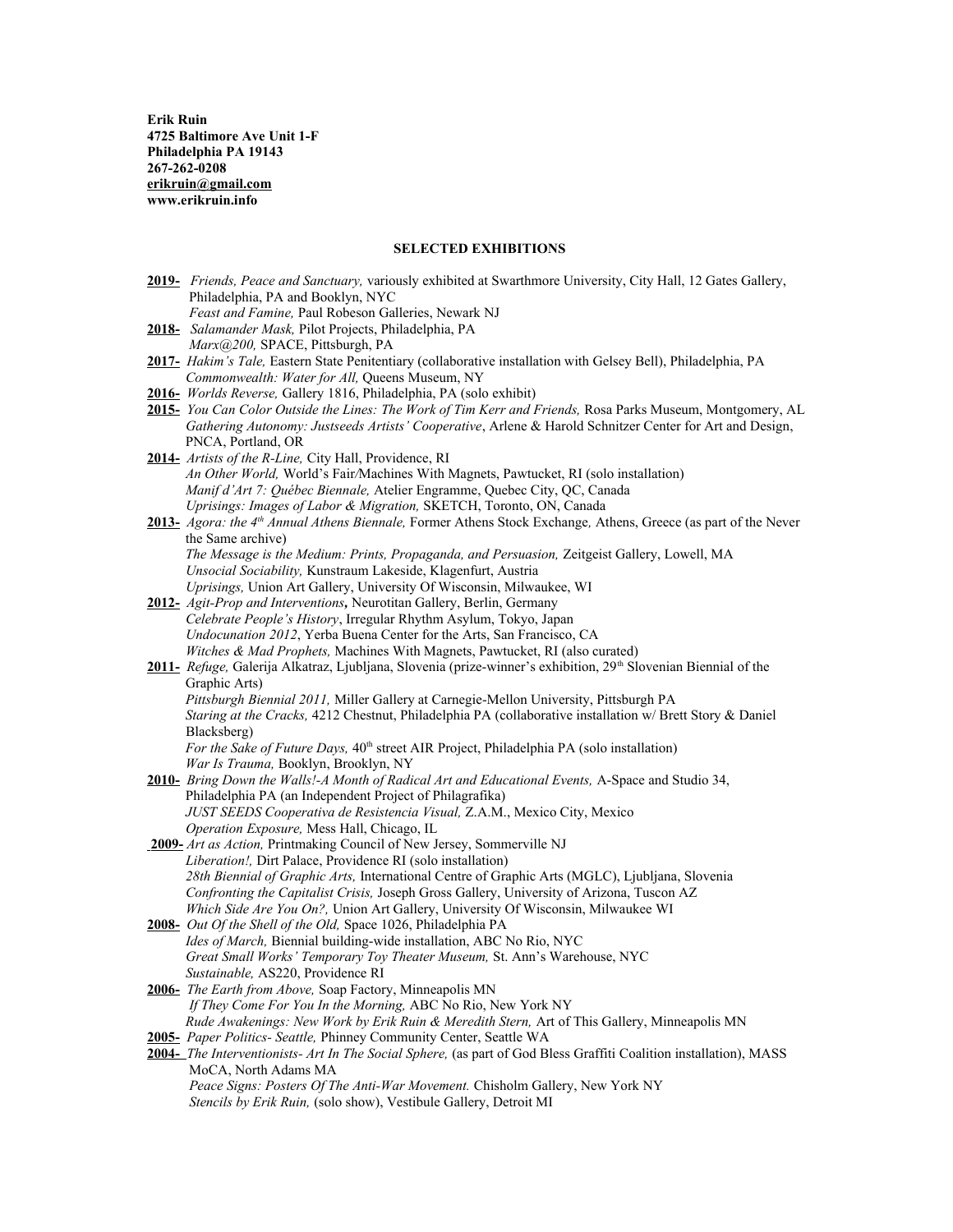#### **SELECTED PERFORMANCES**

- **2017-** *Long/Gone,* the Rotunda, Philadelphia PA. 100 feet of intricately cut paper projected to live accompaniment by a ten-piece musical ensemble. European tour in April of 2018, including a featured spot at the SOTU Festival in Amsterdam,
- **2016-** *Antigone,* Panorama Artist Collective, Philadelphia PA. I co-directed and designed projections for this experimental production inspired by Anne Carson's *Antigonick. Play Death More Sweetly,* Icebox Project Space, Philadelphia, PA. I initiated and designed and performed projections for this collaboration with dancer Asimina Chremos and my musical ensemble the Ominous Cloud Ensemble, based on Paul Celan's poem *Todesfuge. 10,000 Things,* Wilbury Theater, Providence, RI. I designed projections for this original play by Erik Ehn.
- **2015-** *Prisoner's Song,* Roulette Intermedia, Brooklyn NY. I co-created and performed this original performance for voice and projections, in collaboration with vocalist/composer Gelsey Bell and director Rick Burkhardt.
- **2014-** *Boundless: A Collaborative Work of Epic Theater,* Summer St. Theater, Providence, RI. I initiated, produced, designed sets and projections for and co-directed (with Sarah Lowry of the Missoula Oblongata) this ambitious production with a cast of over 40 performers.
- **2013-** *One Touch of Nature Makes the Whole World Kin,* a silk-screened toy-theater show based on Rebecca Solnit's *A Paradise Built In Hell*, co-created and performed with Maryann Colella (Bread & Puppet). Regional tour with featured stop at Great Small Works' Tenth International Toy Theater Festival, St. Ann's Warehouse, NYC.
- **2009-** *King Lear,* co-directed and created projection sequences for an act of Shakespeare's King Lear, in a 5 company production, alongside Bedlam Theater (Minneapolis MN), the Nonsense Company (Madison WI), Trutheater Theater (Providence RI), and Insurgent Theater (Milwaukee WI). Performances in Philadelphia and Minneapolis.
- **2008-** *Cardboard, Shadows, Sheets & Suitcases,,* shadow performance with live musical accompaniment, Institute for Contemporary Art, Philadelphia PA.  *Flight: The Mythic Journey of a Person Displaced,* touring projection-based shadow performance, with live improvised score by violinist Katt Hernandez, toured throughout the eastern U.S., with over 15 performances.
- **2007-** *The Nothing Factory: A Musical Shadow Theater Extravaganza,* co-directed, created sets & shadow imagery for this feature-length avant-punk musical. Debuted September 28<sup>th</sup> at the Rotunda, Philadelphia PA. Productions in Baltimore and NYC.

 *Mad Dogs & Fighting Men,* created & performed shadow sequences for this St. Patrick's Day event based on the writing of James Stephens at the Fitzgerald Theater, St. Paul, MN. Event sponsored by Minnesota Public Radio.

**2006-** *The Uninvited Guest: Barebones Productions' 13th annual Halloween Extravaganza,* designed, created & directed shadow sequences for this large outdoor Halloween theatrical production, Hidden Falls Park, St. Paul MN.

 *SeamsLike,* shadow theater piece exploring "revelation as rupture" with original music by Minneapolis accordion/saw duo Dreamland Faces, featured performance at annual Black Sheep Puppet Festival, Pittsburgh

**2004-** *Olive on the Seder Plate-* created scenes for projection in this performance by the Liberty Cabbage Theater concerning issues around Judaism and the Israel-Palestine conflict. Toured nationally.

## **SELECTED COLLABORATIONS**

*Ominous Cloud Ensemble-* An ongoing collectively improvising audio-visual ensemble that incorporates a rotating cast of musicians, including members of Sun Ra Arkestra, Chris Forsyth's Solar Motel Band, Bardo Pond and more.

*Summer Street Dinner Theater-* I curated this ongoing series of artisanal dinners and programs of original interdisciplinary performances at my home/studio Summer Street Theater from 2014-15.

*Neighbor Ballads-* Collaborated with poet Frank Sherlock & the City of Philadelphia Mural Arts Program to create a series of seven illustrated broadsides celebrating immigrant elders/ancestors in South Philadelphia. The broadsides were distributed on the street via decorated honor boxes. April-June 2011.

*Justseeds Visual Resistance Artist's Cooperative*- Founding member of this national cooperative of politicallyand socially-engaged printmakers. 2006- present. [www.justseeds.org.](http://www.justseeds.org/) Lead coordinator of several collective projects.

*Street Art Workers-* Organizer and artist with this collective that produces, disseminates, and places political art throughout the world. 2003-present. [www.streetartworkers.org](http://www.streetartworkers.org/)

*Barebones Productions-* Worked as director of shadow puppetry for this theatrical collective producing large community-based outdoor Halloween events, with nightly attendance upwards of 2000. from 2005-2006.